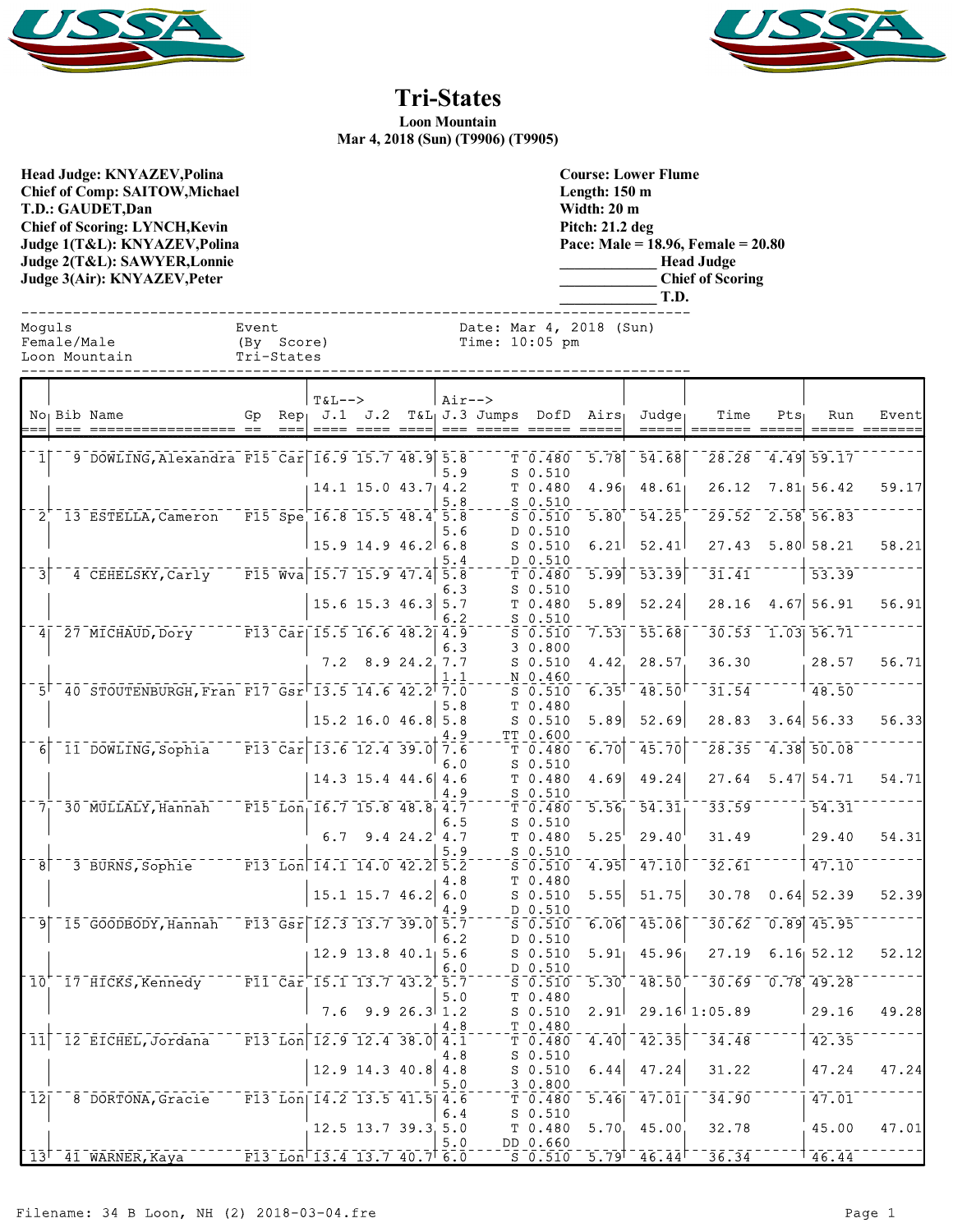|                            |                                                                           |    | <b>T&amp;L--&gt;</b>                                     |                                      |            | $Air--$                 |                                                                                             |                      |                                                         |                              |     |                  |       |
|----------------------------|---------------------------------------------------------------------------|----|----------------------------------------------------------|--------------------------------------|------------|-------------------------|---------------------------------------------------------------------------------------------|----------------------|---------------------------------------------------------|------------------------------|-----|------------------|-------|
|                            | No Bib Name                                                               | Gp | Rep $J.1$ $J.2$                                          | ==== ==== ====                       | $= = =$    | T&L J.3 Jumps DofD Airs |                                                                                             |                      | Judge                                                   | Time<br>=====, ======= ===== | Pts | Run              | Event |
|                            |                                                                           |    |                                                          | $13.9$ $12.6$ $39.8$ $5.0$           | 5.7<br>4.1 |                         | T 0.480<br>$S$ 0.510<br>T 0.480                                                             | 4.51                 | 44.26                                                   | 33.76                        |     | 44.26            | 46.44 |
| $\overline{1}\overline{4}$ | 6 DAY, Lindley F15 Lon 13.1 14.6 41.5 4.2                                 |    |                                                          |                                      |            |                         | T <sub>0.480</sub>                                                                          | 4.81                 | 46.36                                                   | 36.41                        |     | 46.36            |       |
|                            |                                                                           |    |                                                          | $13.0$ 13.7 40.0 4.3                 | 5.5<br>5.0 |                         | $S_0.510$<br>T 0.480<br>$S$ 0.510                                                           | 4.61                 | 44.66                                                   | 30.80                        |     | $0.61$ 45.27     | 46.36 |
| 15 <sup>1</sup>            | $-38$ SKEELS, Ellie                                                       |    | $\overline{F13}$ Lon 12.3 12.6 37.3 6.6                  |                                      |            |                         | $S_0.510$                                                                                   | $\overline{5.85}$    | 43.20                                                   | 36.64                        |     | 43.20            |       |
|                            |                                                                           |    |                                                          | $12.6$ 12.0 36.9 6.0                 | 5.2<br>4.1 |                         | T 0.480<br>$S$ 0.510<br>T 0.480                                                             | 5.02                 | 41.92                                                   |                              |     | 28.37 4.35 46.27 | 46.27 |
| 16 <sup>2</sup>            | 29 MULCAHY, Gina                                                          |    | $F13$ Wva 6.2 4.9 16.7 1.5                               |                                      |            |                         | $S_0.510$                                                                                   | 2.58                 | $\left\lceil \overline{19.23}\right\rceil$              | 40.72                        |     | 19.23            |       |
|                            |                                                                           |    |                                                          | $13.0$ $13.3$ $39.5$ $4.1$           | 3.8<br>3.6 |                         | T 0.480<br>N 0.460<br>$S_0.510$                                                             | 3.71                 | 43.16                                                   | 34.39                        |     | 43.16            | 43.16 |
| 17 <sup>1</sup>            | 24 MAYER, Nicole                                                          |    | $\sqrt{15}$ Spe 11.4 14.6 39.0 3.8                       |                                      |            |                         | $S$ 0.510                                                                                   | 3.85                 | $\overline{42.85}$                                      | 32.99                        |     | 42.85            |       |
|                            |                                                                           |    |                                                          | 6.7 7.2 20.9 5.7                     | 4.O<br>4.8 |                         | T 0.480<br>$S$ 0.510<br>T 0.480                                                             | 5.20                 | 26.05                                                   | 36.21                        |     | 26.05            | 42.85 |
|                            | $18$ <sup><math>-36</math></sup> SACHS, Ella                              |    | $F13$ Lon 11.5 12.5 36.0 4.1                             |                                      |            |                         | T <sub>0.480</sub>                                                                          | 4.81                 | 40.81                                                   | $\overline{39.79}$           |     | 40.81            |       |
|                            |                                                                           |    |                                                          | $12.5$ $12.7$ $37.8$ $4.3$           | 5.6<br>5.5 |                         | $S_0.510$<br>T 0.480<br>$S$ 0.510                                                           | 4.86                 | 42.66                                                   | 35.33                        |     | 42.66            | 42.66 |
|                            | 19 26 MCKENZIE, Natalee F13 Car 12.3 12.4 37.1 4.7                        |    |                                                          |                                      | 4.9        |                         | $S_0.510$<br>D 0.510                                                                        | 4.88                 | 41.93                                                   | 32.58                        |     | 71.93            |       |
|                            |                                                                           |    |                                                          | $12.1$ 12.4 36.8 4.6                 | 4.6        |                         | $S$ 0.510<br>D 0.510                                                                        | 4.68                 | 41.43                                                   | 30.86                        |     | $0.52$ 41.95     | 41.95 |
| $\overline{20}$            | $\overline{22}$ MACHADO, Sofia                                            |    | $\overline{F15}$ Gsr $^{-4}$ $\overline{7}$ 6.0 16.0 4.5 |                                      | 5.0        |                         | $T$ 0.480<br>$S$ 0.510                                                                      | 4.71                 | 20.76                                                   | 35.44                        |     | 20.76            |       |
|                            |                                                                           |    |                                                          | $11.7$ 11.2 34.3 5.4                 | 4.9        |                         | $S$ 0.510<br>TS 0.630                                                                       | 5.83                 | 40.18                                                   | 30.65                        |     | $0.84$ 41.02     | 41.02 |
| 21 <sub>1</sub>            | 20 KELSEY, Lila                                                           |    | $\overline{F15}$ Wva <sub>l</sub> 3.7 2.3 9.0 4.0        |                                      | 1.5        |                         | N 0.460<br>$S$ 0.510                                                                        | $2.60_1$             | 11.60                                                   | (none)                       |     | 11.60            |       |
|                            |                                                                           |    |                                                          | $12.3$ $12.6$ $37.3$ $4.9$           | 2.6        |                         | N 0.460<br>T 0.480                                                                          | 3.49                 | 40.84                                                   | 40.12                        |     | 40.84            | 40.84 |
|                            | 22 25 MCCLURE, Rayne                                                      |    | $\text{F11}$ Lon <sup>-4.3</sup> 2.4 10.0 4.4            |                                      | 3.0        |                         | N 0.460<br>$S_0.510$                                                                        | 3.55                 | $\overline{\phantom{a}}$ 13.60 $\overline{\phantom{a}}$ | 49.93                        |     | 13.60            |       |
|                            |                                                                           |    |                                                          | $12.2$ 11.6 35.7 3.7                 | 4.3        |                         | T 0.480<br>$S_0.510$                                                                        | 3.96                 | 39.66                                                   | 39.25                        |     | 39.66            | 39.66 |
| $\overline{2}3$            | 7 DAY, Reeve                                                              |    | $\overline{F11}$ Lon 10.8 11.9 34.1 5.9                  |                                      | 5.0        |                         | $S_0.510$<br>D 0.510                                                                        | $\overline{5.55}$    | 39.60                                                   | 36.14                        |     | 39.60            |       |
|                            |                                                                           |    |                                                          | $10.1$ 11.1 31.8 5.6                 | 5.9        |                         | $S_0.510$<br>D 0.510                                                                        | 5.85                 | 37.651                                                  | 36.60                        |     | 37.65            | 39.60 |
| 24                         | 23 MAILLOUX, Kristen F11 Spe 11.9 9.9 32.7 4.1                            |    |                                                          |                                      | 3.1        |                         | $S_0.510$<br>D 0.510                                                                        | 3.67                 | 36.37                                                   | 44.26                        |     | 36.37            |       |
|                            |                                                                           |    |                                                          | $10.5$ 12.3 34.2 3.5                 | 4.1        |                         | $S$ 0.510<br>D 0.510                                                                        |                      | $3.87$ 38.07                                            | 41.10                        |     | 38.07            | 38.07 |
|                            | 25 16 GROCKI, Molly F13 Gsr 11.2 9.5 31.0 5.6                             |    |                                                          |                                      | 5.0        |                         | $\overline{\text{s}}$ $\overline{\text{0.510}}$ $\overline{\text{0}}$<br>T <sub>0.480</sub> | $5.25$ <sup>-1</sup> | 36.30                                                   | 36.25                        |     | 36.30            |       |
|                            |                                                                           |    |                                                          | $11.4$ 11.5 34.3 4.0                 | 3.0        |                         | $S$ 0.510<br>$T$ 0.480                                                                      | 3.48                 | 37.83                                                   | 34.65                        |     | 37.83            | 37.83 |
|                            | 26 33 ROPER, Maggie F11 Wva 11.5 10.6 33.2 3.9                            |    |                                                          |                                      | 5.5        |                         | $\bar{N}$ 0.460 $\bar{N}$<br>$S_0.510$                                                      |                      | $\overline{4.59}$ $\overline{37.74}$                    | 40.96                        |     | 37.74            |       |
|                            |                                                                           |    |                                                          | $2.9$ 1.2 6.1 4.1                    | 4.6        |                         | N 0.460<br>$S_0.510$                                                                        |                      | 4.22, 10.37                                             | 48.49                        |     | 10.37            | 37.74 |
|                            | $27^{\dagger}$ 39 SMITH, Jocelyn F11 Lon 11.3 10.5 32.7 4.6               |    |                                                          |                                      | 5.2        |                         | $\bar{T}$ $\bar{0}$ .480 $^{-1}$<br>$S_0.510$                                               |                      | $4.85^{\dagger}$ 37.55 $^{\dagger}$                     | 44.63                        |     | 37.55            |       |
|                            |                                                                           |    |                                                          | $6.2$ 7.0 19.8 6.0                   | 5.0        |                         | $S$ $0.510$<br>N 0.460                                                                      | 5.36                 | 25.16                                                   | 41.63                        |     | 25.16            | 37.55 |
| $\overline{28}$            | $-34$ ROSE, Celia                                                         |    | $^{-}$ F09 Car 10.7 10.9 32.4 4.5                        |                                      | 5.0        |                         | $N = 0.460$<br>$S$ 0.510                                                                    | 4.62                 | 37.02                                                   | 39.46                        |     | 37.02            |       |
|                            |                                                                           |    |                                                          | $6.7 \quad 6.1 \quad 19.2 \quad 4.1$ | 4.7        |                         | N 0.460<br>$S_0.510$                                                                        | 4.27                 | 23.47                                                   | 39.52                        |     | 23.47            | 37.02 |
|                            | $291$ 37 SAITOW, Taylor                                                   |    | $\sqrt{11}$ Lon $\sqrt{11.7}$ 10.2 32.8 3.9              |                                      | 4.4        |                         | $\bar{N}$ 0.460 $\bar{N}$<br>$S_0.510$                                                      |                      | $4.03 - 36.88$                                          | 46.88                        |     | 36.88            |       |
|                            |                                                                           |    |                                                          | $11.7$ 10.0 32.5 4.7                 | 4.1        |                         | $S$ 0.510<br>$N_0.460$                                                                      | 4.27                 | 36.82                                                   | 42.28                        |     | 36.82            | 36.88 |
|                            | 30 <sup>-21</sup> LEFEBVRE, Amelia F13 Spe <sup>-10.5</sup> 11.0 32.3 3.5 |    |                                                          |                                      | 4.1        |                         | $5 - 0.510$<br>D 0.510                                                                      |                      | $3.87$ <sup>-</sup> $36.12$                             | $\overline{33.98}$           |     | 36.12            |       |
|                            |                                                                           |    |                                                          | 6.1 5.5 17.4 4.7                     |            |                         | S 0.510                                                                                     |                      |                                                         | $4.73$ $22.13$ $38.96$       |     | 22.13            | 36.12 |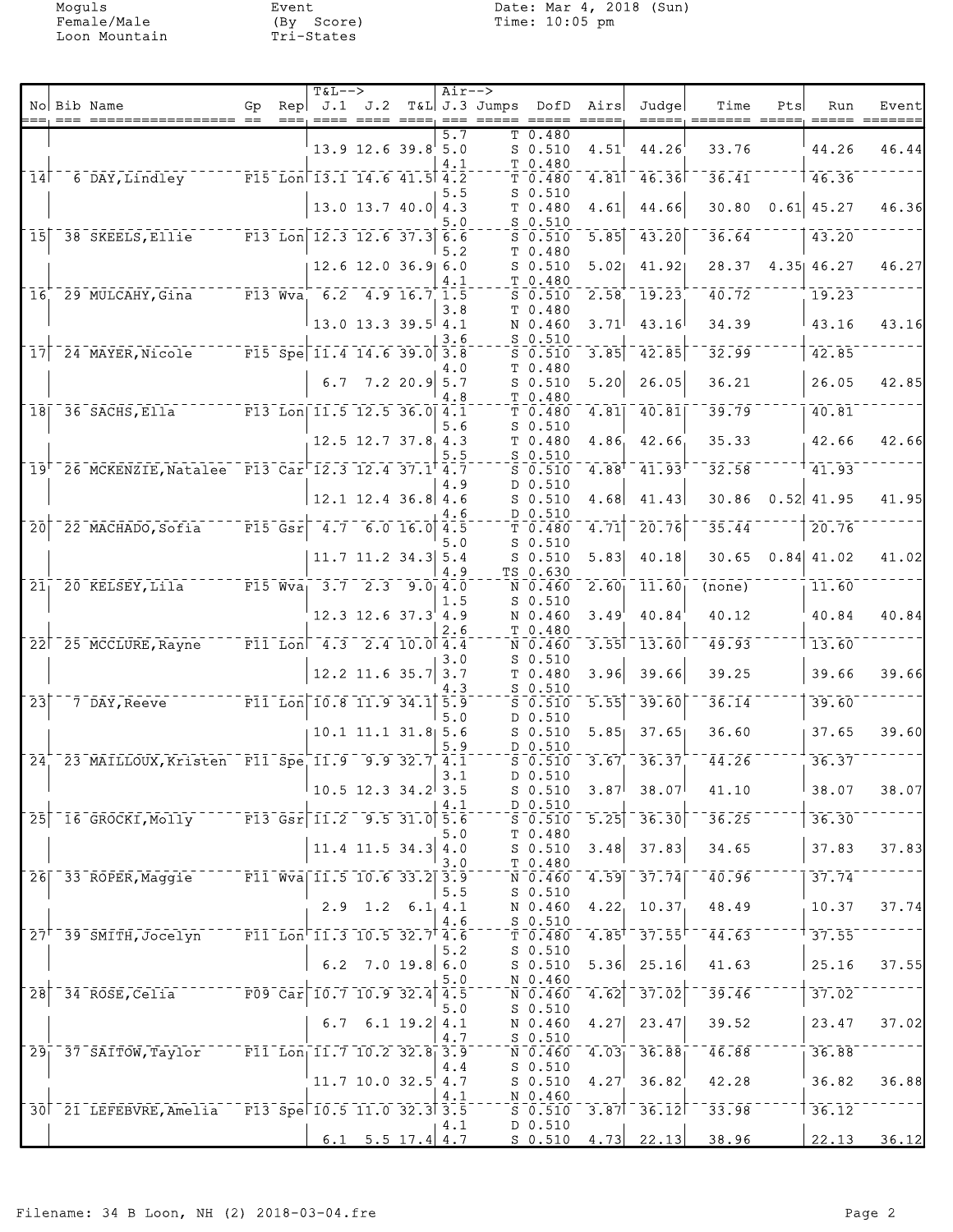|                 | No Bib Name                                                                  | Gp | $T&L-->$                                                                                                    |                            |                | $Air--$                 | Rep $J.1$ $J.2$ T&L J.3 Jumps DofD Airs |                                                         |                     | Judge                                    | Time                                   | Pts | Run                                                                | Event |
|-----------------|------------------------------------------------------------------------------|----|-------------------------------------------------------------------------------------------------------------|----------------------------|----------------|-------------------------|-----------------------------------------|---------------------------------------------------------|---------------------|------------------------------------------|----------------------------------------|-----|--------------------------------------------------------------------|-------|
|                 | === =========                                                                |    |                                                                                                             |                            |                |                         |                                         |                                                         |                     |                                          |                                        |     |                                                                    |       |
| $31^{\circ}$    | 1 ANDRIOLA, Sadie                                                            |    | $\overline{F15}$ Lon $\overline{10.1}$ 10.0 30.2 3.7                                                        |                            |                | 4.6                     |                                         | D 0.510<br>$\bar{N}$ $\bar{0}$ , $\bar{4}$ 60 $\bar{0}$ |                     | $3.53^{+1.33.68^{+1.10}}$                | $\overline{42.66}$                     |     | 33.68                                                              |       |
|                 |                                                                              |    |                                                                                                             | $8.9$ 11.8 31.1 3.9        |                | 3.6<br>4.3              |                                         | $S$ 0.510<br>N 0.460<br>$S$ 0.510                       | 3.98                | 35.03                                    | 39.50                                  |     | 35.03                                                              | 35.03 |
| $\overline{32}$ | $10$ DOWLING, Isabella F09 Car 8.4 9.2 26.4 4.7                              |    |                                                                                                             |                            |                |                         |                                         | N 0.460                                                 | $\left[4.50\right]$ | 30.90                                    | 42.53                                  |     | 30.90                                                              |       |
|                 |                                                                              |    | 7.3                                                                                                         |                            | $9.3$ 24.9 3.7 | 4.6<br>4.0              |                                         | $S$ 0.510<br>N 0.460<br>$S$ 0.510                       | 3.74                | 28.64                                    | 40.07                                  |     | 28.64                                                              | 30.90 |
|                 | 33 42 WYLIE, Sadie F11 Wva 10.5 9.5 30.0                                     |    |                                                                                                             |                            |                |                         |                                         |                                                         |                     | 30.00                                    | 47.05                                  |     | 30.00                                                              |       |
|                 |                                                                              |    |                                                                                                             | 8.6 8.6 25.8               |                |                         |                                         |                                                         |                     | 25.80                                    | 46.35                                  |     | 25.80                                                              | 30.00 |
|                 | $34^{\mid -19 \mid}$ HOLMES, Sydney F11 Wva $0.1 \mid 0.7 \mid 1.2^{\mid}$   |    |                                                                                                             |                            |                |                         |                                         |                                                         |                     | $\overline{1.20}$                        | 53.21                                  |     | $-1.20$                                                            |       |
|                 |                                                                              |    |                                                                                                             | $9.2$ $9.2$ $27.6$         |                |                         |                                         |                                                         |                     | 27.60                                    | 48.34                                  |     | 27.60                                                              | 27.60 |
|                 | 35 35 SACHS, Chloe F13 Lon 6.8                                               |    |                                                                                                             |                            | 7.922.0300     |                         |                                         | $N = 0.460$                                             | $\left[2,80\right]$ | 24.85                                    | 52.35                                  |     | 24.85                                                              |       |
|                 |                                                                              |    |                                                                                                             | 6.2 8.3 21.8 $4.2$         |                | 2.8<br>4.0              |                                         | $S$ 0.510<br>$S$ 0.510<br>N 0.460                       | 3.98                | 25.73                                    | 46.37                                  |     | 25.73                                                              | 25.73 |
|                 | $361$ $431$ HOLMES, Paige                                                    |    | $-$ F15 Wva, 6.3 5.0 17.0 1.4                                                                               |                            |                |                         |                                         | $S$ 0.510                                               | 2.55                | 19.50                                    | $\frac{1}{48}.38$                      |     | 19.50                                                              |       |
|                 |                                                                              |    |                                                                                                             | $5.4$ $5.1$ $15.8$ $1.5$   |                | 4.0<br>4.0              |                                         | N 0.460<br>$S$ 0.510<br>N 0.460                         | 2.60                | $18.35^{\circ}$                          | 46.56                                  |     | 18.35                                                              | 19.50 |
|                 | 37 14 FLYNN, Molly F09 Lon 1.6 1.6 4.8 3.7                                   |    |                                                                                                             |                            |                |                         |                                         | $S$ 0.510                                               | 3.67                |                                          | $8.47$ 1:05.89                         |     | 8.47                                                               |       |
|                 |                                                                              |    |                                                                                                             | $2.2 \quad 1.0$            |                | 3.9<br>4.8   4.1<br>3.9 |                                         | N 0.460<br>$S$ 0.510<br>N 0.460                         | 3.88                |                                          | $8.68 \mid 1:03.28$                    |     | 8.68                                                               | 8.68  |
| 38              | 5 CRAGG, Reid                                                                |    | $\overline{\texttt{F11}}$ Wva $\overline{\texttt{0.7}}$ $\overline{\texttt{1.7}}$ $\overline{\texttt{3.6}}$ |                            |                |                         |                                         |                                                         |                     |                                          | $3.60$ [1:05.93]                       |     | 3.60                                                               |       |
|                 |                                                                              |    |                                                                                                             | $0.1 \quad 0.1 \quad 0.3$  |                |                         |                                         |                                                         |                     |                                          | 0.30, 1:05.41                          |     | 0.30                                                               | 3.60  |
| 1 <sup>1</sup>  | 99 EGAN, Jack                                                                |    | M13 Car 16.8 17.1 50.9 5.2                                                                                  |                            |                |                         |                                         | 3 0.700                                                 | 6.76                | $-57.61$                                 |                                        |     | $25.93$ 4.23 61.84                                                 |       |
|                 |                                                                              |    |                                                                                                             |                            |                | 5.9                     |                                         | TS 0.530                                                |                     |                                          |                                        |     |                                                                    |       |
|                 |                                                                              |    |                                                                                                             | $17.2$ 16.5 50.6 6.0       |                | 6.0                     |                                         | 30.700<br>TS 0.530                                      | 7.38 <sub>1</sub>   | 57.93                                    | 24.45                                  |     | $6.73$ $64.66$                                                     | 64.66 |
|                 | 2 <sup>'</sup> 128 MCKENZIE, Myles                                           |    | $\overline{M15}$ Car 16.3 16.8 49.7 5.6                                                                     |                            |                | 5.8                     |                                         | TS 0.530<br>30.700                                      | $7.02^+$            | 56.67                                    |                                        |     | $25.22 - 5.43$ 62.10                                               |       |
|                 |                                                                              |    |                                                                                                             | $15.2$ 15.8 46.5 5.8       |                | 5.5                     |                                         | TS 0.530<br>3 0.700                                     | 6.92                | 53.42                                    |                                        |     | $22.95$ $9.26$ 62.68                                               | 62.68 |
| $\vert$ 3       | 96 DOLAN, Lance M15 Car 13.8 14.7 42.8 4.3                                   |    |                                                                                                             |                            |                | 5.3                     |                                         | TS 0.530<br>3 0.700                                     | $\overline{5.98}$   | 48.73                                    |                                        |     | $\bar{2}\bar{2}\bar{.}\bar{2}\bar{2}\bar{2}\bar{1}0.49\bar{5}9.22$ |       |
|                 |                                                                              |    |                                                                                                             | $13.2$ 13.4 39.9 6.2       |                | 6.0                     |                                         | $S_0.410$<br>30.700                                     | 6.74                | 46.64                                    |                                        |     | $22.84$ 9.45 56.09                                                 | 59.22 |
|                 | 4 84 BEVERLY, Charlie M15 Wva 16.1 16.2 48.4 6.0                             |    |                                                                                                             |                            |                |                         |                                         | K 0.410                                                 |                     |                                          | $3.82$   $52.27$   $24.55$ 6.56  58.83 |     |                                                                    |       |
|                 |                                                                              |    |                                                                                                             | $7.3$ $7.8$ 22.6 4.0       |                | 3.8<br>7.2              |                                         | N 0.360<br>K 0.410<br>D 0.410                           | 4.59                |                                          | $27.24$ $28.02$ $0.70$ 27.94           |     |                                                                    | 58.83 |
|                 | 5'119 LITTLEFIELD, Chase M13 Car <sup>-12.7</sup> 14.1 40.2 <sup>+</sup> 5.5 |    |                                                                                                             |                            |                |                         |                                         | S 0.410                                                 |                     | $6.45$ <sup>1</sup> $46.65$ <sup>1</sup> | $-25.89 - 4.30$ 50.95                  |     |                                                                    |       |
|                 |                                                                              |    |                                                                                                             | $16.0$ 15.9 47.8 5.8       |                | 6.0<br>5.5              |                                         | 30.700<br>$S_0.410$<br>3 0.700                          | 6.22                | 54.07                                    |                                        |     | $25.95$ 4.20 58.27                                                 | 58.27 |
|                 | 6 83 BAVARO, Gaetano To M13 Wva 15.3 16.0 47.0 6.2                           |    |                                                                                                             |                            |                |                         |                                         | $\frac{-5}{0.700}$                                      | 7.12                | $\overline{54.07}$                       |                                        |     | $\sqrt{26.27}$ $\sqrt{3.66}$ 57.73                                 |       |
|                 |                                                                              |    |                                                                                                             | $10.3$ 11.9 33.3 5.8       |                | 6.8<br>5.7              |                                         | $S_0.410$<br>30.700<br>$-50.410$                        | 6.39                | 39.69                                    | 24.75 6.22 45.91                       |     |                                                                    | 57.73 |
|                 | 7 76 ANDRIOLA, Ari M15 Lon 14.9 16.4 46.9 6.9                                |    |                                                                                                             |                            |                | 5.9                     |                                         | G 0.530<br>3 0.700                                      |                     |                                          | $7.78 - 54.73 - 26.87 - 2.64$ 57.37    |     |                                                                    |       |
|                 |                                                                              |    |                                                                                                             | $14.1$ $14.7$ $43.2$ $4.9$ |                | 5.8                     |                                         | G 0.530<br>3 0.700                                      | 6.65                | 49.85                                    | $25.08$ $5.67$ $55.52$                 |     |                                                                    | 57.37 |
|                 | 8 8 8 BULGER, Matthew 1 M15 Spe 12.2 13.9 39.2 4.8                           |    |                                                                                                             |                            |                | 3.0                     |                                         | $-\bar{\tau} \bar{\tau} - 0.500 - 4.23$<br>TTT 0.610    |                     |                                          | $-43.38$ <sup>-26.85 2.68 46.06</sup>  |     |                                                                    |       |
|                 |                                                                              |    |                                                                                                             | 15.3 15.2 45.8             |                | 6.0<br>5.9              |                                         | TS 0.530<br>3 0.700                                     | 7.31                | 53.06                                    |                                        |     | $26.43$ $3.39$ $56.45$                                             | 56.45 |
|                 | 9 81 BARRETT, Oliver M13 Gsr 14.3 15.4 44.6 5.9                              |    |                                                                                                             |                            |                |                         |                                         | S 0.410                                                 |                     | $\sqrt{4.27}$ $\sqrt{48.82}$             | $-26.50 - 3.27$ 52.09                  |     |                                                                    |       |
|                 |                                                                              |    | $13.9$ 15.2 43.7 4.4                                                                                        |                            |                | 4.9<br>4.7              |                                         | T 0.380<br>T 0.380<br>TS 0.530                          |                     |                                          | $4.16$ $47.81$ $23.64$ $8.10$ $55.91$  |     |                                                                    | 55.91 |
|                 |                                                                              |    |                                                                                                             |                            |                |                         |                                         |                                                         |                     |                                          |                                        |     |                                                                    |       |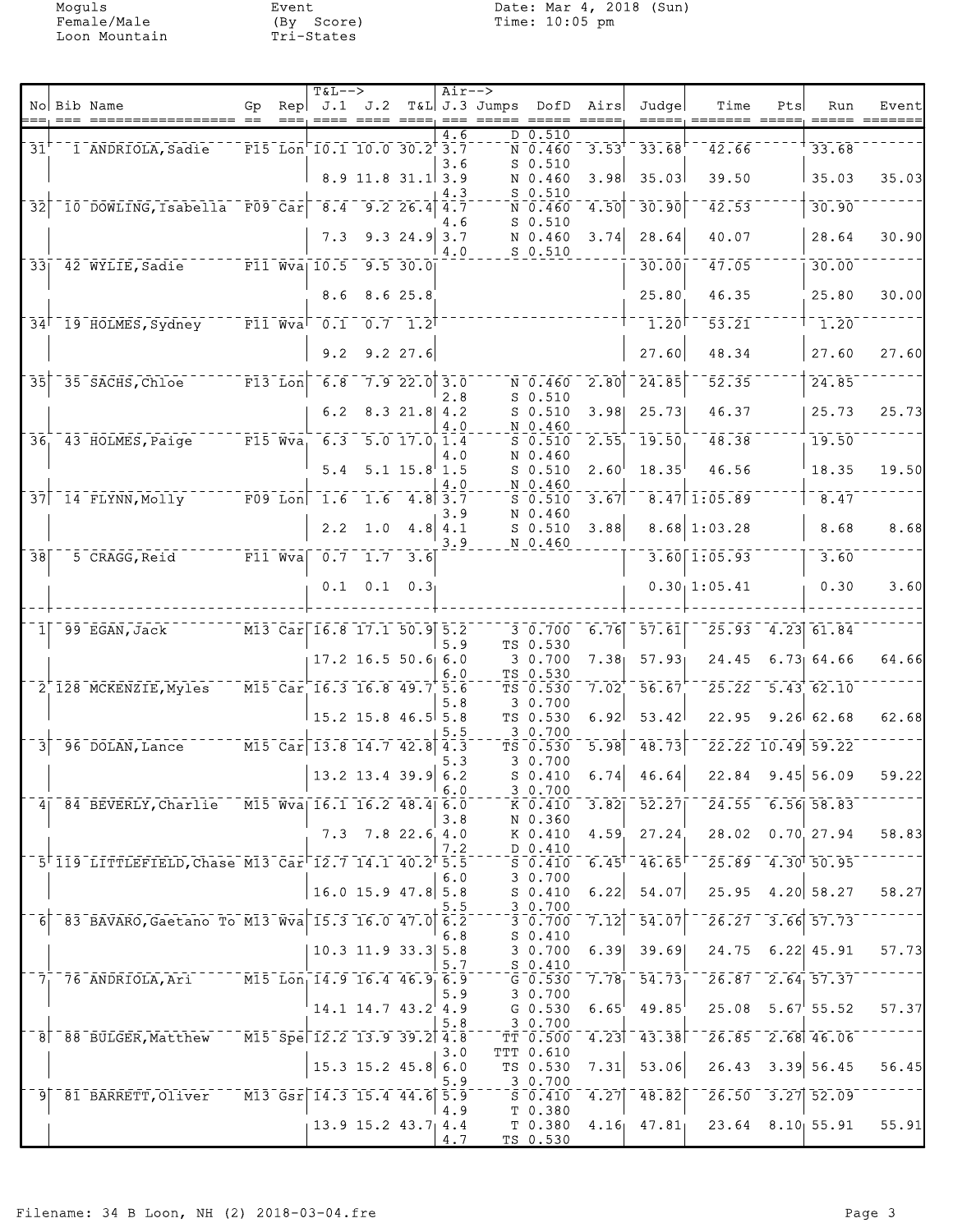Moguls Event<br>
Female/Male (By Score)<br>
Loon Mountain Tri-States

|     | No Bib Name                                                                                 | Gp |           | <b>T&amp;L--&gt;</b> |                                                                                                           |                | $Air--$ | Rep J.1 J.2 T&L J.3 Jumps DofD Airs |                                                            |                   | Judge                                               | Time                               | Pts  | Run                     | Event |
|-----|---------------------------------------------------------------------------------------------|----|-----------|----------------------|-----------------------------------------------------------------------------------------------------------|----------------|---------|-------------------------------------|------------------------------------------------------------|-------------------|-----------------------------------------------------|------------------------------------|------|-------------------------|-------|
| 10I | ================= ==<br>79 BALLARD, Owen                                                    |    | $M13$ Gsr |                      | $15.9$ $15.4$ $47.0$                                                                                      |                | 4.9     | ---- ---- ----, --- ----- ---       | T <sub>0.380</sub>                                         | 4.32              | 51.27                                               | ==, ====<br>26.34                  | 3.54 | 54.81                   |       |
|     |                                                                                             |    |           |                      |                                                                                                           |                | 6.0     |                                     | $S_0.410$                                                  |                   |                                                     |                                    |      |                         |       |
|     |                                                                                             |    |           |                      | $12.8$ 12.2 37.5 4.7                                                                                      |                | 5.9     |                                     | T 0.380<br>$S_0.410$                                       | 4.19              | 41.69                                               | 26.17                              |      | $3.83$ 45.52            | 54.81 |
|     | $\frac{1}{11}$ 112 JONES, Durham $\frac{1}{11}$ M13 Spe 14.4 15.4 44.7 6.0                  |    |           |                      |                                                                                                           |                | 5.1     |                                     | $S = 0.410$<br>T 0.380                                     | 4.39              | 49.09                                               | $\overline{28.14}$                 |      | $0.50$ 49.59            |       |
|     |                                                                                             |    |           |                      | $14.9$ 15.8 46.1 4.6                                                                                      |                |         |                                     | T 0.380                                                    | 4.36              | 50.41                                               | 26.19                              |      | $3.79$ 54.20            | 54.20 |
|     | $12^{\text{--}}91^{\text{--}}$ CHRISTIAN, James M15 Wva 13.8 14.8 42.9 5.0                  |    |           |                      |                                                                                                           |                | 6.4     |                                     | S 0.410<br>$S_0.410$                                       | 3.83              | 46.73                                               | 28.59                              |      | 146.73                  |       |
|     |                                                                                             |    |           |                      | 15.5 15.8 47.0 5.7                                                                                        |                | 4.7     |                                     | T 0.380<br>$S_0.410$                                       | 4.45              | 51.40                                               | 26.85                              |      | $2.68$ 54.08            | 54.08 |
|     |                                                                                             |    |           |                      |                                                                                                           |                | 5.6     |                                     | T 0.380                                                    |                   | 25.89                                               |                                    |      | $\overline{0.23}$ 26.12 |       |
|     | $\lceil 13 \rceil$ 132 NORTH, Caleb $\lceil 13 \rceil$ Spe $\lceil 7.2 \rceil$ 6.8 21.0 5.3 |    |           |                      |                                                                                                           |                | 5.5     |                                     | TS 0.530<br>T 0.380                                        | 4.89              |                                                     | 28.30                              |      |                         |       |
|     |                                                                                             |    |           |                      | $14.3$ 13.5 $41.7$ 4.1                                                                                    |                | 8.3     |                                     | TS 0.530<br>T 0.380                                        | 5.32              | 47.02                                               | 24.90                              |      | 5.97 52.99              | 52.99 |
|     | $14^{ -0.95}$ DAVIS, Hayden M11 Sug 15.1 15.8 46.3 4.3                                      |    |           |                      |                                                                                                           |                |         |                                     | TT 0.500                                                   | $\overline{6.14}$ | $\overline{52.49}$                                  | 30.73                              |      | 52.49                   |       |
|     |                                                                                             |    |           |                      | $9.3$ $9.4$ $28.1$ 1.8                                                                                    |                | 5.7     |                                     | 30.700<br>$S_0.410$                                        | 4.93              |                                                     | $32.98^{1}1:19.48$                 |      | 32.98                   | 52.49 |
|     | $-15$ 147 SMITH, Caiden $  -$ M15 Lon 13.8 15.3 43.7 5.9                                    |    |           |                      |                                                                                                           |                | 6.0     |                                     | 3 0.700<br>$\bar{\tau}$ $\bar{0}$ $\bar{\tau}$ $\bar{3}80$ | $\overline{4.86}$ | $\bar{48.51}$                                       | $\overline{28.87}$                 |      | $\overline{48.51}$      |       |
|     |                                                                                             |    |           |                      | $15.6$ 14.4 45.0 5.9                                                                                      |                | 6.4     |                                     | $S_0.410$<br>T 0.380                                       | 4.61              | 49.61                                               | $27.04$ $2.36$ 51.97               |      |                         | 51.97 |
|     |                                                                                             |    |           |                      |                                                                                                           |                | 5.8     |                                     | $S_0.410$                                                  |                   |                                                     |                                    |      |                         |       |
|     | 16 131 MULLALY, Jack M13 Lon 15.0 16.4 47.1 4.9                                             |    |           |                      |                                                                                                           |                | 5.6     |                                     | T <sub>0.380</sub><br>$S_0.410$                            | $\overline{4.15}$ | $-51.25$                                            | $\overline{30.72}$                 |      | 51.25                   |       |
|     |                                                                                             |    |           |                      | $13.5$ 15.4 43.3 5.0                                                                                      |                | 5.2     |                                     | T 0.380<br>$S_0.410$                                       | 4.03 <sub>1</sub> | 47.38                                               | 28.59                              |      | 47.38                   | 51.25 |
|     | $17^{\circ}$ 116 LANDRY, Gabe M11 Car 8.7 10.1 28.2 6.4                                     |    |           |                      |                                                                                                           |                |         |                                     | $S$ 0.410                                                  | 4.02              | 32.22                                               | 31.35                              |      | 32.22                   |       |
|     |                                                                                             |    |           |                      | $14.6$ 14.7 43.9 6.7                                                                                      |                | 3.7     |                                     | T 0.380<br>$S_0.410$                                       | 4.90              | 48.85                                               | 27.03                              |      | $2.37$ 51.22            | 51.22 |
|     | 18 141 ROPER, Colin M15 Wva 15.8 15.6 47.1 4.9                                              |    |           |                      |                                                                                                           |                | 5.7     |                                     | T 0.380<br>T 0.380                                         | 4.07              | $\overline{51.17}$                                  | 28.83                              |      | 51.17                   |       |
|     |                                                                                             |    |           |                      | $12.1$ 13.8 38.8 5.0                                                                                      |                | 5.4     |                                     | $S_0.410$<br>$S_0.410$                                     | 3.72              | 42.57                                               | 28.58                              |      | 42.57                   | 51.17 |
|     |                                                                                             |    |           |                      |                                                                                                           |                | 4.4     |                                     | T 0.380                                                    |                   |                                                     |                                    |      |                         |       |
|     | $19$   136 POULIN, Bryce $M15$ Car 12.5 14.4 40.3 5.1                                       |    |           |                      |                                                                                                           |                | 4.6     |                                     | $S_0.410$<br>TT 0.500                                      | 4.39              | 44.74                                               | $26.31 - 3.59$ 48.33               |      |                         |       |
|     |                                                                                             |    |           |                      | 13.2 14.2 41.1 4.9                                                                                        |                | 4.0     |                                     | TS 0.530<br>T 0.380                                        | 4.11              | 45.21                                               | 25.25                              |      | 5.38; 50.59             | 50.59 |
|     | $20$ <sup>†</sup> 117 LEWIS, Camden 111 Gsr <sup><math>-</math></sup> 15.3 15.5 46.2 4.2    |    |           |                      |                                                                                                           |                |         |                                     | T0.380                                                     | 4.09              | $\overline{50.29}$                                  | 31.00                              |      | 150.29                  |       |
|     |                                                                                             |    |           |                      | $5.5$ 7.8 20.0 4.6                                                                                        |                | 6.1     |                                     | $S_0.410$<br>$S_0.410$                                     | 3.07              | 23.02                                               | 32.83                              |      | 23.02                   | 50.29 |
|     | $\frac{1}{21}$ 142 ROYALL, Tate                                                             |    |           |                      | $\overline{11}$ $\overline{0}$ $\overline{14.5}$ $\overline{14.2}$ $\overline{43.0}$ $\overline{5.4}$     |                |         |                                     | 3 0.700<br>$S = 0.410$                                     | 5.43              | $-48.48$                                            | $\overline{32.30}$                 |      | 48.48                   |       |
|     |                                                                                             |    |           |                      |                                                                                                           |                | ∣4.6    |                                     | 30.700                                                     |                   |                                                     |                                    |      |                         |       |
|     |                                                                                             |    |           |                      | 13.1 13.3 39.6 5.0                                                                                        |                | 5.0     |                                     | $S_0.410$<br>3 0.700                                       | 5.55              | 45.15                                               | 31.45                              |      | 45.15                   | 48.48 |
|     | $22$ , $113$ JONES, Rhys                                                                    |    |           |                      | $\overline{M11}$ Spe 14.4 14.7 43.7 5.1                                                                   |                | 5.0     |                                     | X 0.410<br>$S_0.410$                                       |                   | $4.14 - 47.79$                                      | 30.84                              |      | 47.79                   |       |
|     |                                                                                             |    |           |                      | $13.1$ 12.5 38.4 4.5                                                                                      |                | 4.5     |                                     | X 0.410<br>$S_0.410$                                       | 3.68              | 42.08                                               | 30.08                              |      | 42.08                   | 47.79 |
|     | 23 86 BLAKEMAN, Noah                                                                        |    |           |                      | $\overline{M13}$ $\overline{Wv}a$ $\overline{4.7}$ $\overline{6.0}$ $\overline{16.0}$ $\overline{2.0}$    |                |         |                                     | $S \overline{0.410}$                                       | $\overline{2.72}$ | 18.77                                               | 35.06                              |      | 18.77                   |       |
|     |                                                                                             |    |           |                      | $13.9$ 14.5 42.6 5.2                                                                                      |                | 5.0     |                                     | T 0.380<br>$S_0.410$                                       | 4.29              | 46.89                                               | 29.95                              |      | 46.89                   | 46.89 |
|     | 24 101 GAUDET, Zachary M13 Wva 5.9 7.4 20.0 1.7                                             |    |           |                      |                                                                                                           |                | 5.7     |                                     | T 0.380<br>50.410                                          | $\overline{0.69}$ | 20.64                                               | 39.47                              |      | 20.64                   |       |
|     |                                                                                             |    |           |                      |                                                                                                           |                | . 0     |                                     |                                                            |                   |                                                     |                                    |      |                         |       |
|     |                                                                                             |    |           |                      | $13.2$ 13.9 40.7 4.9                                                                                      |                | 5.6     |                                     | $S_0.410$<br>3 0.700                                       |                   | $5.92_1$ 46.57                                      | 29.86                              |      | 46.57                   | 46.57 |
|     | $25r$ 97 DOWNS, Ethan                                                                       |    |           |                      | $\overline{M15}$ $\overline{W}$ va $\overline{12.3}$ $\overline{14.0}$ $\overline{39.5}$ $\overline{4.9}$ |                | 5.0     |                                     | T 0.380<br>$S_0.410$                                       |                   | $3.91^{\circ}$ $43.36^{\circ}$                      | $\overline{30.25}$                 |      | 43.36                   |       |
|     |                                                                                             |    |           |                      | $13.1$ 14.9 42.0 4.4                                                                                      |                |         |                                     | T 0.380                                                    | 3.80              | 45.80                                               | 28.25                              |      | $0.32$ 46.12            | 46.12 |
|     | 26 126 MARAVELL, Dante M13 Gsr 13.2 14.1 40.9 5.4                                           |    |           |                      |                                                                                                           |                | 5.2     |                                     | $S_0.410$<br>TS 0.530                                      | 4.41              | 45.36                                               | $\sqrt{28.29}$ $\sqrt{0.25}$ 45.61 |      |                         |       |
|     |                                                                                             |    |           | 9.3                  |                                                                                                           | $8.9$ 27.3 5.0 | 4.1     |                                     | T 0.380<br>TS 0.530                                        | 4.75              | 32.05                                               | 33.14                              |      | 32.05                   | 45.61 |
|     | 27 80 BANCROFT, Patrick M11 Gsr 13.4 13.5 40.3 4.8                                          |    |           |                      |                                                                                                           |                | 3.0     |                                     | 3 0.700<br>$S = 0.410$                                     |                   | $\overline{4.27}$ $\overline{44.62}$ $\overline{2}$ | $\overline{31.87}$ $ -$            |      | 44.62                   |       |
|     |                                                                                             |    |           |                      |                                                                                                           |                | 6.1     |                                     | T 0.380                                                    |                   |                                                     |                                    |      |                         |       |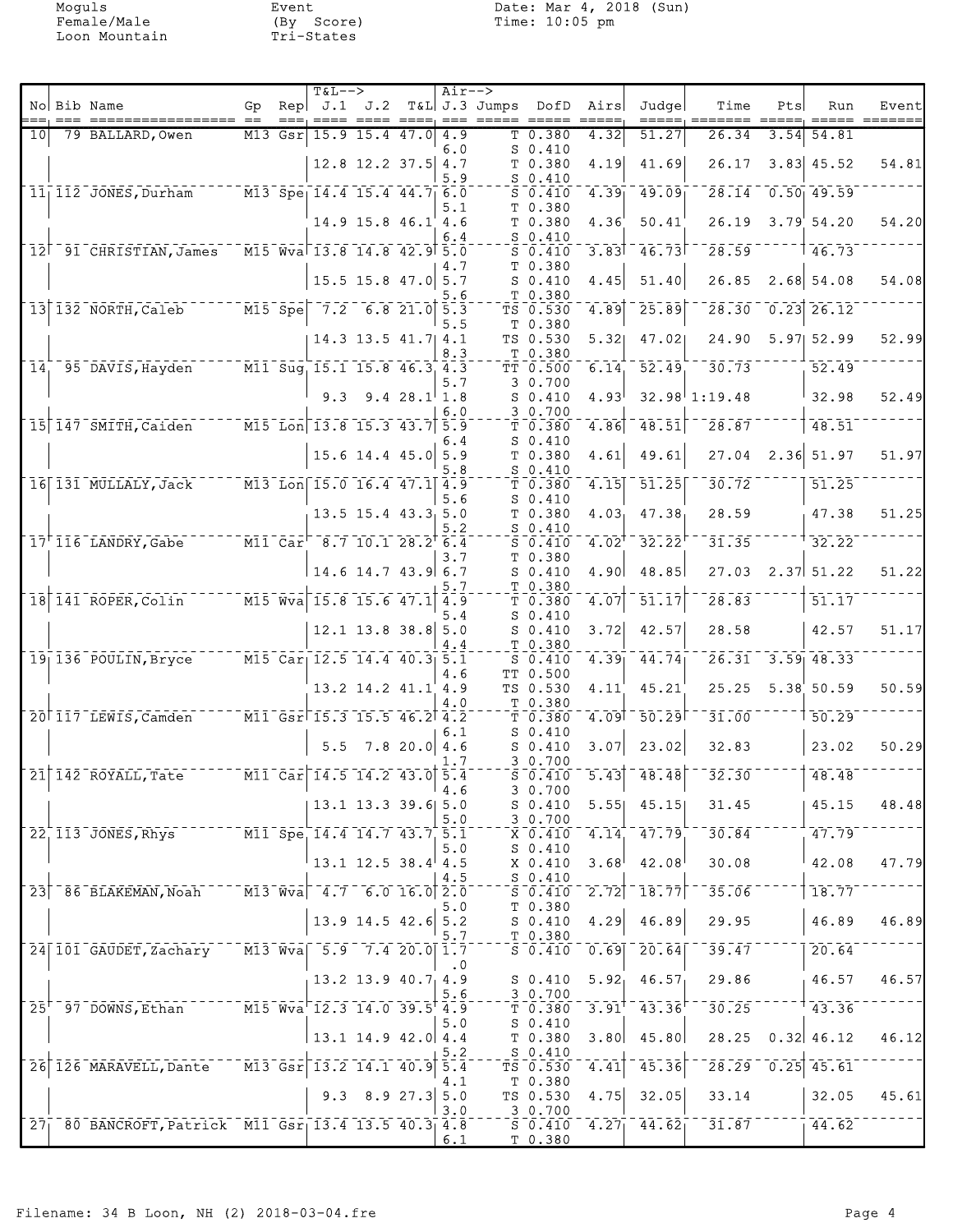|                 |                                                                                                                                               |     | <b>T&amp;L--&gt;</b>                                  |                                      |                | Air-->     |                    |                                                                                  |                   |                                      |                      |      |                     |               |
|-----------------|-----------------------------------------------------------------------------------------------------------------------------------------------|-----|-------------------------------------------------------|--------------------------------------|----------------|------------|--------------------|----------------------------------------------------------------------------------|-------------------|--------------------------------------|----------------------|------|---------------------|---------------|
|                 | No Bib Name                                                                                                                                   | Gp. | $\text{Rep}$ J.1 J.2                                  |                                      |                |            | T&L J.3 Jumps DofD |                                                                                  | Airs              | Judge<br>=====, ====                 | Time                 | Pts  | Run<br>=====        | Event<br>==== |
|                 |                                                                                                                                               |     |                                                       | $12.3$ 11.8 36.2                     |                | 4.0<br>4.0 |                    | 50.410<br>TS 0.530                                                               | 3.76              | 39.91                                | 27.27                | 1.97 | 41.88               | 44.62         |
| $\overline{28}$ | 75 ALEXANDER, Digby                                                                                                                           |     | $\overline{M15}$ $\overline{Wv}$ a 11.2 11.4 33.9 4.5 |                                      |                | 4.4        |                    | $S$ 0.410                                                                        |                   | $\overline{3.51}$ $\overline{37.41}$ | 36.09                |      | 37.41               |               |
|                 |                                                                                                                                               |     |                                                       | $13.1$ 13.9 40.5 4.5                 |                |            |                    | T 0.380<br>T 0.380                                                               | 4.08 <sub>1</sub> | 44.58                                | 29.51                |      | 44.58               | 44.58         |
|                 | $29^{+}$ 152 WOLF, Ethan $\overline{M17}$ Lon <sup>-</sup> 3.4 4.0 11.1 <sup>+</sup> 5.0                                                      |     |                                                       |                                      |                | 5.8        |                    | $S_0.410$<br>$S_0.410$                                                           | 3.17              | 14.27                                | $\overline{29.61}$   |      | 14.27               |               |
|                 |                                                                                                                                               |     |                                                       | $12.3$ 13.1 38.1 4.6                 |                | 1.6        |                    | 3 0.700<br>$S_0.410$                                                             | 6.01              | 44.11                                | 29.96                |      | 44.11               | 44.11         |
|                 | 30 146 SMALL, Zack M11 Car 13.4 12.9 39.5                                                                                                     |     |                                                       |                                      |                | 5.9<br>3.8 |                    | 30.700<br>TS 0.530                                                               | 4.18              | 43.63                                | 34.75                |      | 43.63               |               |
|                 |                                                                                                                                               |     |                                                       | $11.9$ 12.9 37.2                     |                | 5.3<br>4.2 |                    | $S_0.410$<br>T 0.380                                                             | 4.05              | 41.25                                | 30.04                |      | 41.25               | 43.63         |
|                 | 31 109 IANCHULEV, Alexand M13 Wva 13.6 12.4 39.0 4.9                                                                                          |     |                                                       |                                      |                | 6.0        |                    | $S_0.410$<br>$S_0.410$                                                           | 3.67              | $-42.67$                             | 37.60                |      | 42.67               |               |
|                 |                                                                                                                                               |     |                                                       | 12.4 13.2 38.4 5.0                   |                | 4.4        |                    | T 0.380<br>$S_0.410$                                                             | 4.53              | 42.93                                | 31.90                |      | 42.93               | 42.93         |
|                 | $    \overline{M3}$ $\overline{Wv}$ a $\overline{12.1}$ $\overline{13.5}$ $\overline{38.4}$ $\overline{5.2}$<br>$32^{\text{F}}150$ WALL, Sean |     |                                                       |                                      |                | 6.9        |                    | N 0.360<br>$S_0.410$                                                             | 3.93              | $-42.33$                             | 38.02                |      | $\overline{42.33}$  |               |
|                 |                                                                                                                                               |     |                                                       | $11.5$ 11.8 35.0 5.8                 |                | 5.0        |                    | N 0.360<br>$S_0.410$                                                             | 4.49              | 39.44                                | 30.88                |      | 39.44               | 42.33         |
|                 | 33 105 HALL, Ryan M11 Gsr 12.3 12.7 37.5                                                                                                      |     |                                                       |                                      |                | 5.9<br>5.0 |                    | N 0.360<br>$S_0.410$                                                             | 4.52              | 42.02                                | 36.62                |      | 42.02               |               |
|                 |                                                                                                                                               |     |                                                       | $8.7$ $8.4$ $25.7$ 3.7               |                | 6.5        |                    | T 0.380<br>T <sub>0.380</sub>                                                    | 3.38              | 29.03                                | 35.70                |      | 29.03               | 42.02         |
| 34 <sub>1</sub> | $\overline{M13}$ $\overline{W}a_1$ 12.6 13.0 38.4 4.6<br>93 CRAGG, Jack                                                                       |     |                                                       |                                      |                | 5.5<br>4.8 |                    | N 0.360<br>$S_0.410$<br>N 0.360                                                  | 3.60              | 42.00                                | 35.48                |      | 42.00               |               |
|                 |                                                                                                                                               |     |                                                       | $7.2$ $7.4$ $21.9$ 5.6               |                | . 0        |                    | $S_0.410$                                                                        | 2.29              | 24.19                                | 49.50                |      | 24.19               | 42.00         |
|                 | 35 118 LIPSKY, Ross                                                                                                                           |     | $M13$ Gsr 13.6 11.4 37.5 5.0                          |                                      |                | 5.0        |                    | $S_0.410$<br>T 0.380                                                             |                   | $3.95$ <sup>-41.45</sup>             | 29.65                |      | 41.45               |               |
|                 |                                                                                                                                               |     |                                                       | $7.1 \quad 6.3 \quad 20.1 \quad 2.0$ |                | 4.2        |                    | $S_0.410$<br>T 0.380                                                             | 2.41              | 22.51                                | 42.51                |      | 22.51               | 41.45         |
|                 | 36 127 MARINO, Dominic                                                                                                                        |     | $\overline{M15}$ Spe 8.1 8.0 24.2 4.0                 |                                      |                | 1.8        |                    | SXS 0.700<br>3 0.700                                                             | 4.06              | $\overline{28.21}$                   | 32.63                |      | 28.21               |               |
|                 |                                                                                                                                               |     |                                                       | $11.7$ 12.0 35.5 3.6                 |                | 4.9        |                    | XS 0.560<br>30.700                                                               | 5.44              | 40.99                                | 28.18                |      | $0.43$ 41.42        | 41.42         |
|                 | 37 134 ODORCZUK, Jaden                                                                                                                        |     | $\overline{M13}$ Lon $\overline{12.6}$ 12.1 37.0 4.1  |                                      |                | 5.7        |                    | T 0.380<br>$S_0.410$                                                             | 3.88              | 40.93                                | 39.54                |      | 40.93               |               |
|                 |                                                                                                                                               |     | 4.1                                                   |                                      | $6.4$ 15.8 4.0 | 4.7        |                    | T 0.380<br>$S_0.410$                                                             | 3.44              | 19.19                                | 43.15                |      | 19.19               | 40.93         |
|                 | 38 107 HICKS, Reginald                                                                                                                        |     | $\sqrt{109}$ Car 12.2 13.0 37.8 3.0                   |                                      |                | 4.9        |                    | $N$ 0.360<br>$S$ 0.410                                                           | 3.08              | 40.88                                | 33.58                |      | 40.88               |               |
|                 |                                                                                                                                               |     | 7.4                                                   |                                      | 6.621.0 4.6    | 1.9        |                    | $S_0.410$<br>30.700                                                              | 3.21              | 24.21                                | 36.43                |      | 24.21               | 40.88         |
|                 | 39 135 PARADIS, Benjamin M13 Cro 11.5 13.2 37.0 4.1                                                                                           |     |                                                       |                                      |                | 4.4        |                    | T 0.380<br>S 0.410                                                               |                   | $3.35$ $40.40$                       | 39.71                |      | 40.40               |               |
|                 |                                                                                                                                               |     |                                                       | $12.9$ 11.1 36.0 2.2                 |                | 5.0        |                    | TS 0.530<br>T 0.380                                                              |                   | $3.06$ 39.06                         | 38.63                |      | 39.06               | 40.40         |
|                 | 40 <sup>+</sup> 121 LONG, Peyton M11 Wva <sup>-1.6</sup> 3.2 7.2 <sup>+</sup> 4.7                                                             |     |                                                       |                                      |                | 2.5        |                    | $S \ 0.410$<br>N 0.360                                                           |                   | $2.82^{\dagger}$ $10.02^{\dagger}$   | 59.75                |      | $1\overline{10.02}$ |               |
|                 |                                                                                                                                               |     |                                                       | $12.4$ 12.2 36.9 3.3                 |                | 4.2        |                    | N 0.360<br>$S_0.410$                                                             | 2.90              | 39.80                                | 33.10                |      | 39.80               | 39.80         |
| $\overline{41}$ | $-$ 92 CLARK, Will $    \overline{M15}$ $\overline{Gsr}$ $11.4$ $11.2$ 33.9 $4.5$                                                             |     |                                                       |                                      |                | 5.2        |                    | S <sub>0.410</sub><br>30.700                                                     | 5.52              | $\overline{39.42}$                   | $\overline{28.73}$   |      | 39.42               |               |
|                 |                                                                                                                                               |     |                                                       | $10.3$ 9.8 30.2 3.9                  |                | 5.3        |                    | N 0.360<br>$-3 - 0.700$                                                          | 5.11              | 35.26                                |                      |      | 26.63 3.05 38.31    | 39.42         |
|                 | 42 110 ISHAM, Logan M13 Wbk, 0.1 0.1 0.3 1.3                                                                                                  |     |                                                       |                                      |                | 1.4        |                    | $\overline{\text{S}}$ $\overline{\text{0.410}}$ $\overline{\text{0}}$<br>N 0.360 |                   | $1.03 - 1.33$                        | $\overline{46.99}^-$ |      | $-1.33$             |               |
|                 |                                                                                                                                               |     |                                                       | $11.8$ 12.0 35.7 4.2                 |                | 4.2        |                    | S <sub>0.410</sub><br>N 0.360                                                    | 3.23              | 38.93                                | 33.11                |      | 38.93               | 38.93         |
|                 | 43 102 GLASS, Jeremy M13 Spe 10.8 11.9 34.1 4.2                                                                                               |     |                                                       |                                      |                | 4.1        |                    | S 0.410<br>T 0.380                                                               |                   | $\overline{3.27}$ $\overline{37.32}$ | $34.83$ <sup>-</sup> |      | 37.32               |               |
|                 |                                                                                                                                               |     |                                                       | $8.3$ 9.0 26.0                       |                | 3.4<br>4.1 |                    | S <sub>0.410</sub><br>M 0.410                                                    | 3.07              | 29.02                                | 33.24                |      | 29.02               | 37.32         |
|                 | 44 138 REED, Connor M11 Wbk 9.8 11.8 32.4 4.6                                                                                                 |     |                                                       |                                      |                | 5.5        |                    | T0.380<br>$S_0.410$                                                              |                   | $\overline{3.99}$ $\overline{36.39}$ | 36.07                |      | 36.39               |               |
|                 |                                                                                                                                               |     |                                                       | $10.5$ 9.8 30.5 5.0                  |                | 6.5        |                    | T 0.380<br>$S_0.410$                                                             |                   | $4.56$ 35.01                         | 33.46                |      | 35.01               | 36.39         |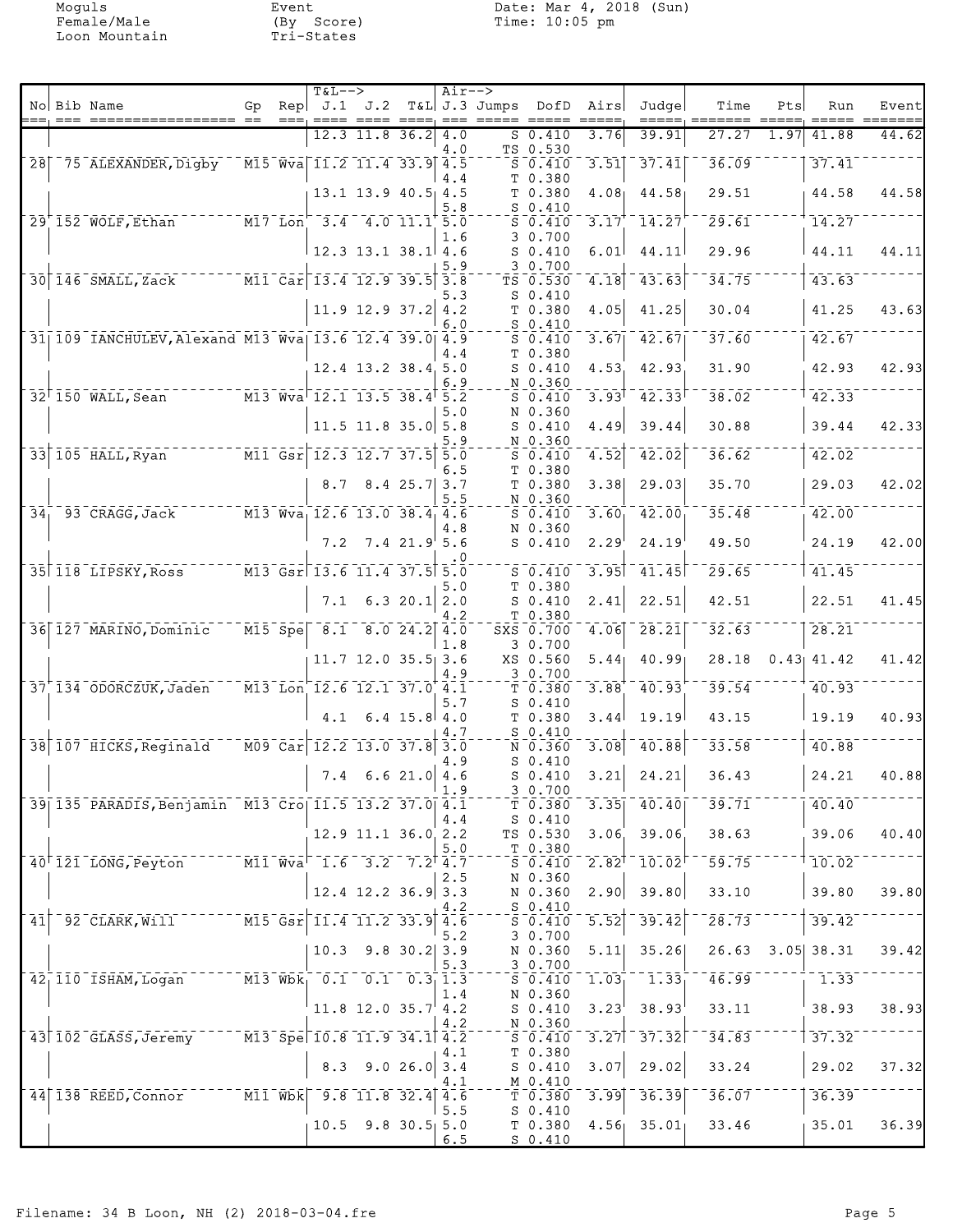|                 | No Bib Name                                                                        | Gp |                                                                                                            | <b>T&amp;L--&gt;</b><br>$\text{Rep}$ $\text{J.1}$ $\text{J.2}$                                                                                                                                                                                                                                                      |                                                                     |                                                     | Air-->           | T&L J.3 Jumps DofD Airs |                                                                             |                          | Judge             | Time                                                | Pts | Run               | Event |
|-----------------|------------------------------------------------------------------------------------|----|------------------------------------------------------------------------------------------------------------|---------------------------------------------------------------------------------------------------------------------------------------------------------------------------------------------------------------------------------------------------------------------------------------------------------------------|---------------------------------------------------------------------|-----------------------------------------------------|------------------|-------------------------|-----------------------------------------------------------------------------|--------------------------|-------------------|-----------------------------------------------------|-----|-------------------|-------|
| 451             | 123 MAHADY, Henry                                                                  |    | $M11$ Lon                                                                                                  |                                                                                                                                                                                                                                                                                                                     | ==== ====;<br>$10.2$ 11.4 32.4                                      |                                                     | 4.7              |                         | S 0.410                                                                     | 3.66                     | 36.06             | 39.53                                               |     | $== =$<br>36.06   |       |
|                 |                                                                                    |    |                                                                                                            | 0.1                                                                                                                                                                                                                                                                                                                 |                                                                     | $0.1 \quad 0.3 \mid 4.1$                            | 4.6              |                         | T 0.380<br>$S$ 0.410                                                        | 5.04                     | 5.34              | 42.53                                               |     | 5.34              | 36.06 |
|                 | $46$ <sub>1</sub> $139$ ROBISON, Sam <sup>--</sup>                                 |    |                                                                                                            | $\overline{M13}$ Spe $\overline{11.3}$ 10.0 32.0 4.1                                                                                                                                                                                                                                                                |                                                                     |                                                     | 4.8              |                         | 3 0.700<br>XS 0.560                                                         | 3.76                     | 35.71             | 40.78                                               |     | 35.71             |       |
|                 |                                                                                    |    |                                                                                                            | 8.1                                                                                                                                                                                                                                                                                                                 |                                                                     | 8.024.23.5                                          | 3.6              |                         | $S$ 0.410<br>XS 0.560                                                       | 3.40                     | 27.55             | 39.38                                               |     | 27.55             | 35.71 |
|                 | 47 111 JAROSZ, Teddy M13 Spe 9.1 10.7 29.7 4.7                                     |    |                                                                                                            |                                                                                                                                                                                                                                                                                                                     |                                                                     |                                                     | 3.8              |                         | T 0.380<br>$S_0.410$                                                        | 4.09                     | 33.79             | 32.96                                               |     | 33.79             |       |
|                 |                                                                                    |    |                                                                                                            |                                                                                                                                                                                                                                                                                                                     | $6.0$ 5.6 17.4 6.0                                                  |                                                     | 4.1              |                         | TS 0.530<br>$S_0.410$                                                       | 5.11                     | 22.51             | 35.44                                               |     | 22.51             | 33.79 |
| 48              | 87 BULGER, Leyton                                                                  |    |                                                                                                            | $\overline{M11}$ Spe $\overline{3.3}$                                                                                                                                                                                                                                                                               |                                                                     | $3.5$ $10.2$ $2.2$                                  | 5.0              |                         | TS 0.530<br>T 0.380                                                         | 2.12                     | 12.32             | 38.82                                               |     | 12.32             |       |
|                 |                                                                                    |    |                                                                                                            | 10.6                                                                                                                                                                                                                                                                                                                |                                                                     | $9.5$ 30.2 4.0                                      | 3.6<br>2.1       |                         | N 0.360<br>N 0.360<br>$S_0.410$                                             |                          | $2.30$ 32.45      | 33.74                                               |     | 32.45             | 32.45 |
|                 | 49 104 GRUELLE, Winston                                                            |    |                                                                                                            | $\overline{M15}$ Car, 5.6 6.6 18.3 4.8                                                                                                                                                                                                                                                                              |                                                                     |                                                     |                  |                         | 30.700                                                                      | 3.36                     | 21.66             | 34.80                                               |     | 21.66             |       |
|                 |                                                                                    |    |                                                                                                            | 9.8                                                                                                                                                                                                                                                                                                                 |                                                                     | $8.5$ 27.5 3.4                                      | . 0<br>1.0       |                         | TS 0.530<br>30.700                                                          | 2.50                     | 29.95             | 29.65                                               |     | 29.95             | 29.95 |
|                 | 50 133 0'CONNELL, Gavin                                                            |    |                                                                                                            | $\overline{M13}$ $\overline{Cro}$ $\overline{6.6}$                                                                                                                                                                                                                                                                  |                                                                     | $6.6$ 19.8 $2.8$                                    |                  |                         | T 0.380                                                                     | $\overline{2.03}$        | 21.83             | $\overline{49.30}$                                  |     | 21.83             |       |
|                 |                                                                                    |    |                                                                                                            | 7.7                                                                                                                                                                                                                                                                                                                 |                                                                     | $9.2$ 25.3 5.0                                      | 2.7<br>5.6       |                         | N 0.360<br>T 0.380<br>$S_0.410$                                             | 4.19                     | 29.54             | 43.13                                               |     | 29.54             | 29.54 |
|                 | $51$   124 MAHADY, Luke $124$ M13 Lon  0.1 0.1 0.3                                 |    |                                                                                                            |                                                                                                                                                                                                                                                                                                                     |                                                                     |                                                     | $\ddotsc$<br>4.0 |                         | N 0.360<br>$S_0.410$                                                        | $\overline{1.82}$        |                   | $\overline{2.12}$ $\overline{1.25.34}$              |     | 2.12              |       |
|                 |                                                                                    |    |                                                                                                            | 7.8                                                                                                                                                                                                                                                                                                                 |                                                                     | $8.4$ 24.3 4.1                                      | 4.9              |                         | $S_0.410$<br>3 0.700                                                        | 5.11                     | 29.41             | 40.29                                               |     | 29.41             | 29.41 |
|                 | $52^{\circ}$ $90^{\circ}$ CHAISSON, Vince                                          |    |                                                                                                            | $\overline{M13}$ $\overline{S}$ pe $\overline{7.5}$                                                                                                                                                                                                                                                                 |                                                                     | $7.522.5$ <sup>†</sup> 4.9                          |                  |                         | TS 0.530<br>X 0.410                                                         | 3.41                     | 25.91             | 38.66                                               |     | 25.91             |       |
|                 |                                                                                    |    |                                                                                                            | 0.1                                                                                                                                                                                                                                                                                                                 | 0.1                                                                 |                                                     | 2.0<br>0.3 4.0   |                         | TS 0.530                                                                    | 2.12                     | 2.42              | (none)                                              |     | 2.42              | 25.91 |
| $\overline{53}$ | 82 BARTLEY, Benjamin M13 Lon 5.0                                                   |    |                                                                                                            |                                                                                                                                                                                                                                                                                                                     |                                                                     | $\overline{5.6}$ $\overline{15.9}$ $\overline{4.2}$ |                  |                         | $T - 0.380$                                                                 | 1.59                     | 17.49             | 42.59                                               |     | 17.49             |       |
|                 |                                                                                    |    |                                                                                                            | 6.3                                                                                                                                                                                                                                                                                                                 |                                                                     | $6.8$ 19.6 4.3                                      | 4.3              |                         | $S_0.410$<br>T 0.380                                                        | 3.39                     | 23.04             | 35.27                                               |     | 23.04             | 23.04 |
|                 | $\overline{M13}$ $\overline{W}$ $\overline{u}$<br>$54$ <sub>120</sub> LONG, Keenan |    |                                                                                                            | $\sqrt{3.1}$                                                                                                                                                                                                                                                                                                        |                                                                     | $\overline{5.0}$ $\overline{12.1}$ $\overline{2.0}$ | 5.8              |                         | $S_0.410$<br>N 0.360                                                        | 2.90                     | 15.05             | 47.10                                               |     | 15.05             |       |
|                 |                                                                                    |    |                                                                                                            | 6.7                                                                                                                                                                                                                                                                                                                 |                                                                     | 6.620.04.4                                          |                  |                         | N 0.360                                                                     | 1.58                     | 21.53             | 39.72                                               |     | 21.53             | 21.53 |
|                 | 55 89 CANES, Elijah                                                                |    |                                                                                                            | $\frac{1}{2}$ $\frac{1}{2}$ $\frac{1}{2}$ $\frac{1}{2}$ $\frac{1}{2}$ $\frac{1}{2}$ $\frac{1}{2}$ $\frac{1}{2}$ $\frac{1}{2}$ $\frac{1}{2}$ $\frac{1}{2}$ $\frac{1}{2}$ $\frac{1}{2}$ $\frac{1}{2}$ $\frac{1}{2}$ $\frac{1}{2}$ $\frac{1}{2}$ $\frac{1}{2}$ $\frac{1}{2}$ $\frac{1}{2}$ $\frac{1}{2}$ $\frac{1}{2}$ |                                                                     |                                                     |                  |                         | $\bar{s}$ $\bar{0}$ $\bar{s}$ $\bar{4}$ $\bar{1}$ $\bar{0}$                 | $\bar{1}$ . 92 $\bar{1}$ | $\overline{3.12}$ | 52.42                                               |     | 3.12              |       |
|                 |                                                                                    |    |                                                                                                            |                                                                                                                                                                                                                                                                                                                     | 6.0 $4.9 16.4   4.1$                                                |                                                     | . 0              |                         | N 0.360<br>$S_0.410$                                                        | 3.19                     | 19.54             | 44.80                                               |     | 19.54             | 19.54 |
|                 | $56$ $144$ $5E$ TTE, Charles                                                       |    |                                                                                                            | $\sqrt{M15}$ Spe $\sqrt{4.5}$ 4.4 13.4 4.2                                                                                                                                                                                                                                                                          |                                                                     |                                                     | 5.5              |                         | $X$ 0.410<br>$S_0.410$                                                      | 3.97                     | $-17.32$          | 50.43                                               |     | 17.32             |       |
|                 |                                                                                    |    |                                                                                                            | 1.1                                                                                                                                                                                                                                                                                                                 |                                                                     | $2.2$ 5.0 4.2                                       | . 0              |                         | TS 0.530                                                                    | 2.22                     | 7.17              | 43.45                                               |     | 7.17              | 17.32 |
|                 | 57, 151 WARNER, Andreas                                                            |    | $\bar{M1}$ $\bar{1}$ $\bar{L}$ on $\bar{N}$                                                                | $\overline{0.1}^{-1}$                                                                                                                                                                                                                                                                                               |                                                                     | $2.0$ $3.2$ $3.5$                                   |                  |                         | $\bar{N}$ $\bar{0}$ .360                                                    | $\overline{1.26}$        | $\overline{4.41}$ | 48.74                                               |     | $\overline{4.41}$ |       |
|                 |                                                                                    |    |                                                                                                            | 3.2                                                                                                                                                                                                                                                                                                                 |                                                                     | 2.6 $8.7$ 2.7                                       | . ប              |                         | N 0.360                                                                     | 0.97                     | 9.67              | 53.00                                               |     | 9.67              | 9.67  |
|                 | 58 115 KNIGHT, Hampton                                                             |    |                                                                                                            | $\overline{M11}$ $\overline{W}$ va 1.3 1.0 3.4                                                                                                                                                                                                                                                                      |                                                                     |                                                     | .0<br>4.9        |                         | $\bar{\texttt{N}}$ $\bar{\texttt{0}}$ . 360<br>$S_0.410$                    | $\mathbf{\bar{1.00}}$    | 4.45              | 50.81                                               |     | 4.45              |       |
|                 |                                                                                    |    |                                                                                                            | 0.7                                                                                                                                                                                                                                                                                                                 |                                                                     | 1.0 2.5 4.3                                         | 4.1              |                         | N 0.360<br>K 0.410                                                          | 3.22                     | 5.77              | 46.50                                               |     | 5.77              | 5.77  |
|                 | $59$ $148$ $\overline{\text{SMTH}}$ , $\overline{\text{Tomm}}$                     |    | $\bar{M}$ 13 $\bar{L}$ on $\bar{L}$                                                                        |                                                                                                                                                                                                                                                                                                                     | $\begin{bmatrix} 1.3 & 1.0 & 3.4 \end{bmatrix}$ 4.8                 |                                                     |                  |                         | $\bar{s}$ $\bar{0}$ $\bar{4}$ $\bar{1}$ $\bar{0}$                           | $\mathbf{\bar{1.96}}$    | $\overline{5.41}$ | $\bar{4}\bar{4}\bar{.}01$                           |     | $\overline{5.41}$ |       |
|                 |                                                                                    |    |                                                                                                            |                                                                                                                                                                                                                                                                                                                     | $0.1 \quad 0.1 \quad 0.3$ 4.3                                       |                                                     |                  |                         | $S_0.410$                                                                   | 1.76                     | 2.06 <sub>1</sub> | 49.86                                               |     | 2.06              | 5.41  |
|                 | $60°$ 78 BAILEY, Ryder                                                             |    | $\bar{\texttt{M}}\bar{\texttt{l}}\bar{\texttt{l}}$ $\bar{\texttt{G}}\bar{\texttt{s}}\bar{\texttt{r}}^\top$ |                                                                                                                                                                                                                                                                                                                     | $\overline{0.1}$ $\overline{0.1}$ $\overline{0.3}$ $\overline{2.0}$ |                                                     | 4.4              |                         | $\bar{\texttt{N}}$ $\bar{\texttt{0}}$ . 360 $\bar{\texttt{0}}$<br>$S_0.410$ | $\overline{2.52}^+$      |                   | $\overline{2.82}$ <sup>r</sup> $\overline{1.13.32}$ |     | 2.82              |       |
|                 |                                                                                    |    |                                                                                                            | 0.1                                                                                                                                                                                                                                                                                                                 |                                                                     | $0.1 \quad 0.3 \, 1.0$                              | 2.0              |                         | $S_0.410$<br>T 0.380                                                        | 1.17                     |                   | $1.47 \mid 1:11.93$                                 |     | 1.47              | 2.82  |
|                 | $61$ $100$ $6AUDET$ , $Sam$                                                        |    | $\bar{M}$ l $\bar{1}$ w $\bar{b}$ k $\bar{k}$                                                              |                                                                                                                                                                                                                                                                                                                     |                                                                     | dns                                                 |                  |                         |                                                                             | dns                      |                   | $\overline{(\text{none})}$                          |     | dns               |       |
|                 |                                                                                    |    |                                                                                                            |                                                                                                                                                                                                                                                                                                                     |                                                                     | dns                                                 |                  |                         |                                                                             | dns                      |                   | (none)                                              |     | dns               | dns   |
|                 | $61$   140 ROCK, Eli                                                               |    | $M11$ Wva                                                                                                  |                                                                                                                                                                                                                                                                                                                     |                                                                     | dns                                                 |                  |                         |                                                                             | $dns_1$                  |                   | (none)                                              |     | dns               |       |